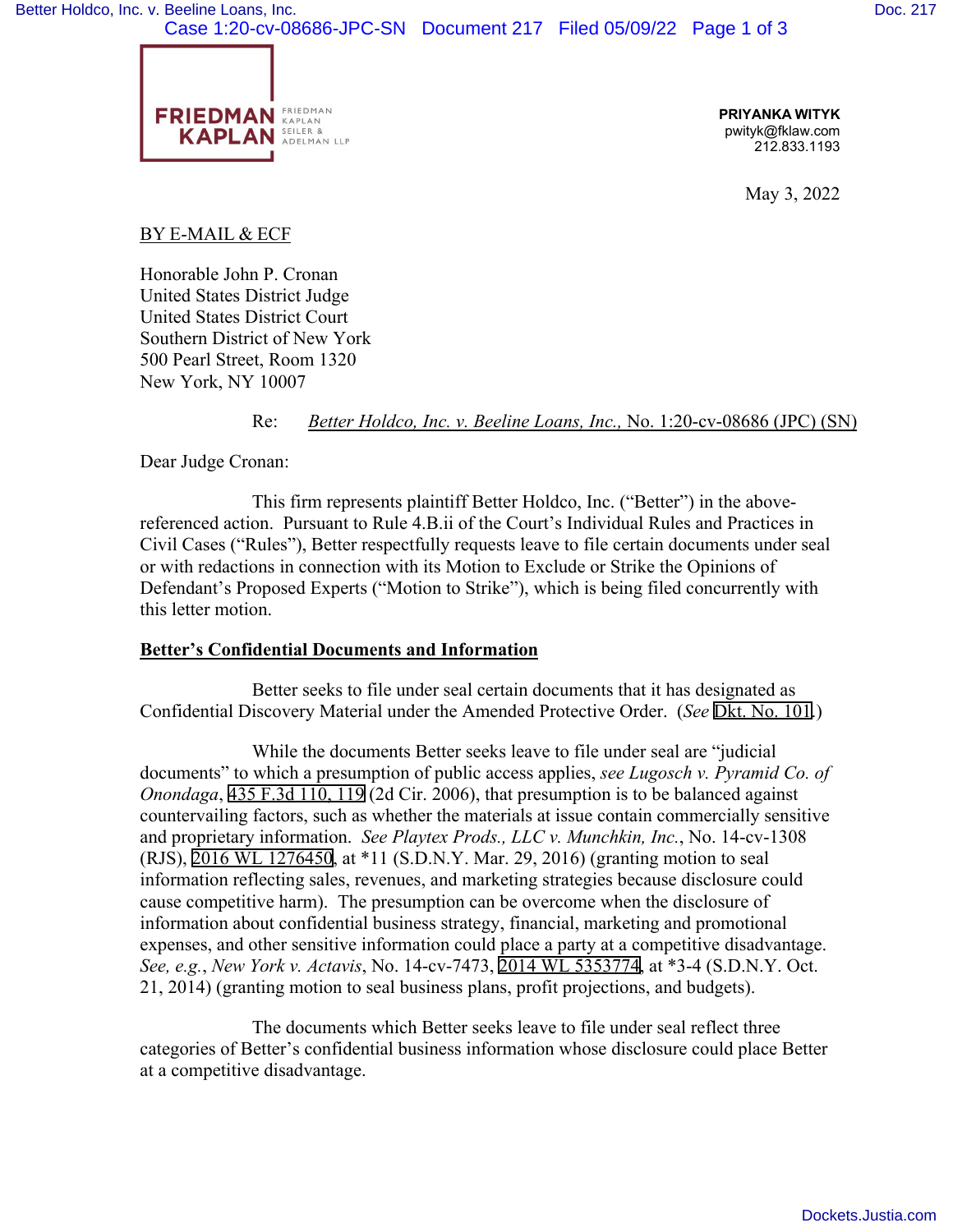Hon. John P. Cronan - 2 - 2 - 1999 May 3, 2022

First, Exhibit 30 to the Beaumont Declaration contain or refer to information from Better's Operating Model, which consists of dozens of spreadsheets reflecting highly confidential financial information. *See* Beaumont Decl. Ex. 30, Holzen Rep. text accompanying footnotes 340-43 and 345-47. Exhibits 3, 7, and 30 to the Beaumont Declaration similarly contain Better's sensitive financial information relating to its profits, losses, operating costs, and employee salaries. *See* Beaumont Decl. Ex. 3, Garrett Rep. at 7; Ex. 7, Weisheit Rep. at 50 and Schedules 3, 3.1, 5, 7; Ex. 30, Holzen Rep. ¶¶ 87, 132, and exhibits 2.3, 3.1-3.3, 3.5-3.6, 3.8, and 4.3-4.5, 6.1. These materials therefore should be sealed. *See Actavis*, [2014 WL 5353774,](https://www.westlaw.com/Link/Document/FullText?rs=USCLink&vr=3.0&findType=Y&cite=2014%2B%2Bwl%2B%2B5353774&refPos=5353774&refPosType=s&clientid=USCourts) at \*4.

Second, Better's confidential agreements with five of its marketing partners contain non-public pricing and other terms that Better negotiated with these partners, which give Better a competitive advantage. *See* Beaumont Decl. Ex. 4, Garrett Tr. 78:15-80:9; 80:23-81:5; 88:25-89:25; 100:12-18; 100:22-101:3; 133:12-134:3; 134:23-25; 135:14-25; 136:25-137:7; 137:17-20; 137:24-138:5; 138:12-140:8; Ex. 7, Weisheit Rep. at 29-30; Ex. 30, Holzen Rep. ¶ 32. The marketing agreements therefore also should be sealed. *See Actavis*, [2014 WL 5353774](https://www.westlaw.com/Link/Document/FullText?rs=USCLink&vr=3.0&findType=Y&cite=2014%2B%2Bwl%2B%2B5353774&refPos=5353774&refPosType=s&clientid=USCourts), at \*4 (granting motion to seal information related to promotional budgeting).

Third, Exhibits 3-4, 6-7, and 30 to the Beaumont Declaration contain or refer to confidential information about Better's marketing strategies and costs. *See* Beaumont Decl. Ex. 4 Garrett Tr. 111:16-22; Ex. 6, Zaiger Tr. 107:21-108:22; 109:10-20; 120:21- 122:19; 123:22-124:22; 126:9-17; 130:10-21; 133:9-134-2; 142:19-143:25; 146:21-147:10; 166:17-167:4; Ex. 3, Garret Rep. at 6; Ex. 7, Weisheit Rep. at 24-25, 45-46; Ex. 30, Holzen Rep. ¶¶ 90, 92-97, exhibit 5.0, 8.1 and 8.2. The competitive sensitivity of these materials outweighs the presumption of public access, and they should be sealed. *See Playtex*, [2016](https://www.westlaw.com/Link/Document/FullText?rs=USCLink&vr=3.0&findType=Y&cite=2016%2Bwl%2B%2B1276450&refPos=1276450&refPosType=s&clientid=USCourts)  [WL 1276450,](https://www.westlaw.com/Link/Document/FullText?rs=USCLink&vr=3.0&findType=Y&cite=2016%2Bwl%2B%2B1276450&refPos=1276450&refPosType=s&clientid=USCourts) at \*11 (granting motion to seal documents reflecting marketing strategies).

## **Documents Designated Confidential by Beeline**

Better also seeks leave to file BEE\_00005206, which is Ex. 28 to the Beaumont Declaration, under seal because Beeline has designated it as Confidential Discovery Material under the Amended Protective Order. Better also seeks leave to file its Memorandum of Law in Support of the Motion to Strike in redacted form to the extent that it quotes from this document.

Better further seeks leave to file the Holzen Report, which is Ex. 30 to the Beaumont Declaration, with redactions paragraphs 91 and 135 and exhibits 8.0 and 9.0. Better seeks leave to redact these portions of the Holzen Report because they contain or refer to information from documents that Beeline has designed as Confidential Discovery Material under the Amended Protective Order. (Those documents were produced with Bates numbers BEE\_00004946-4958, BEE\_00005141, BEE\_00018665-18686, BEE\_00020965, and BEE 00041488. They are not being filed with the Court.)

On April 29, 2022, I spoke with counsel for Beeline, Susan Mason, and requested that Beeline reconsider its designations of the documents listed above as